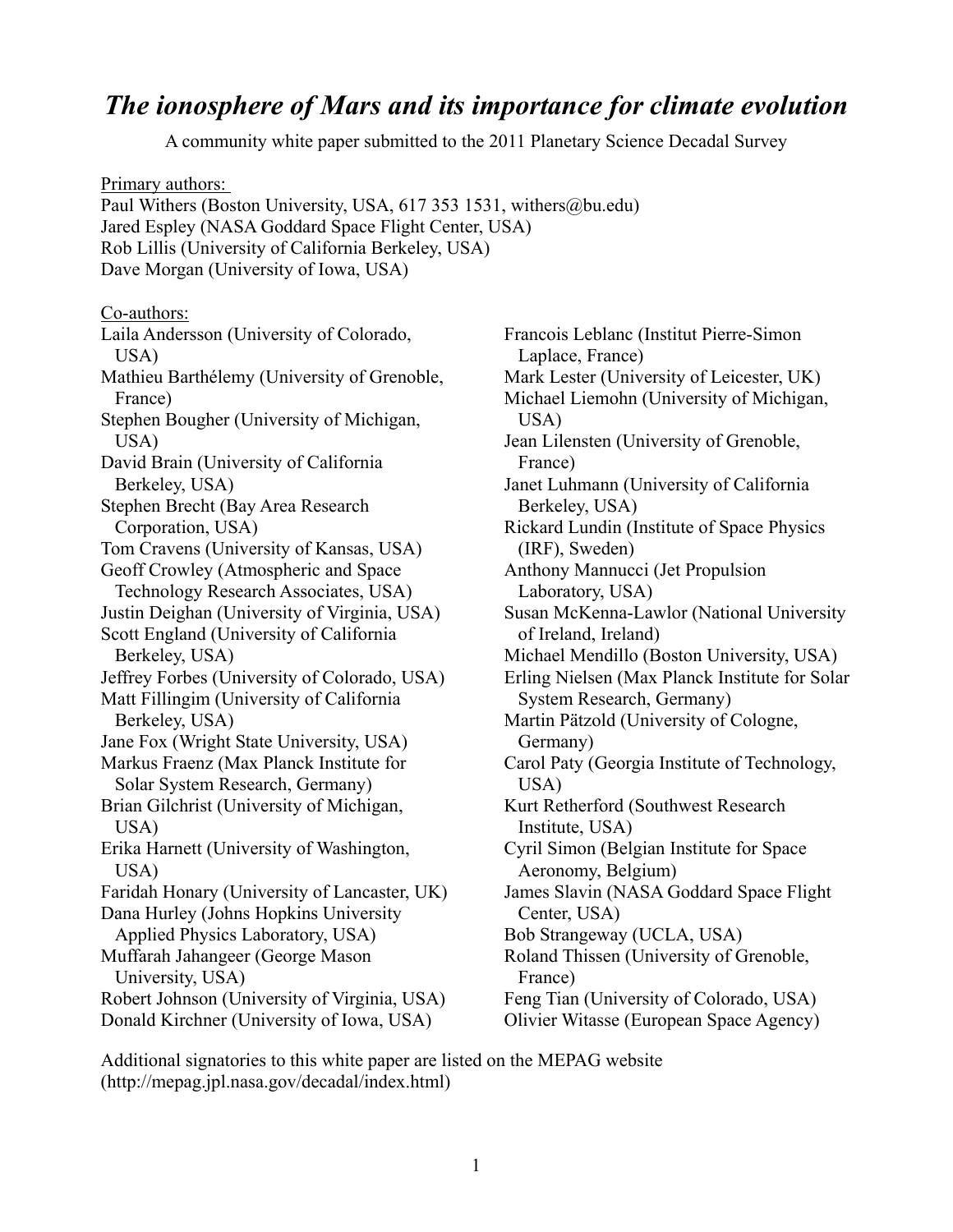# *1. Executive summary*

An ionosphere is a weakly ionized region in the atmosphere of a planetary body. The ionosphere of Mars affects, and is affected by, the chemistry, dynamics and energetics of the neutral atmosphere. It is a unique plasma laboratory thanks to Mars' intense, small-scale crustal remanent magnetic fields which rotate with the planet. It is an integral part of the boundary between the planet and the solar wind, spanning the homopause and exobase of the atmosphere. It is consequently involved in many atmospheric loss processes and therefore plays an important role in determining the evolution of the climate and habitability of Mars over geological time. The upcoming MAVEN Mars Scout mission will undoubtedly improve our understanding of the relationship between the primary drivers of the Martian ionosphere (i.e. solar extreme-ultraviolet and X-ray irradiance, the solar wind and the neutral atmosphere), its structure and dynamics, and the escape to space of atmospheric species, but other important questions will remain unanswered. Many of these can be addressed for relatively modest cost.

The importance of the ionosphere of Mars has been recognized in a series of MEPAG goals documents and the most recent Decadal Surveys for both Planetary Science and Space Physics. Our recommendations to the 2011 Planetary Science Decadal Survey can be summarized, in priority order, as:

- 1) Support the scientific objectives of the MAVEN primary mission and recognize that an extended mission would be scientifically valuable.
- 2) Acknowledge that exploration of the ionosphere of Mars should not end with MAVEN and request that NASA investigate ways to implement the following, again in order:
	- i. Spacecraft-to-spacecraft radio occultation measurements of electron density.
	- ii. Ionospheric and atmospheric measurements from surface assets.
	- iii. Upstream solar wind monitoring, possibly in collaboration with ESA's Mars Express and China's Yinghuo-1 missions, during MAVEN's mission.
	- iv. Measurements of ionospheric electrodynamics (electron, ion, neutral velocities, currents and magnetic fields).
	- v. Development of instruments able to measure hot atom escape fluxes.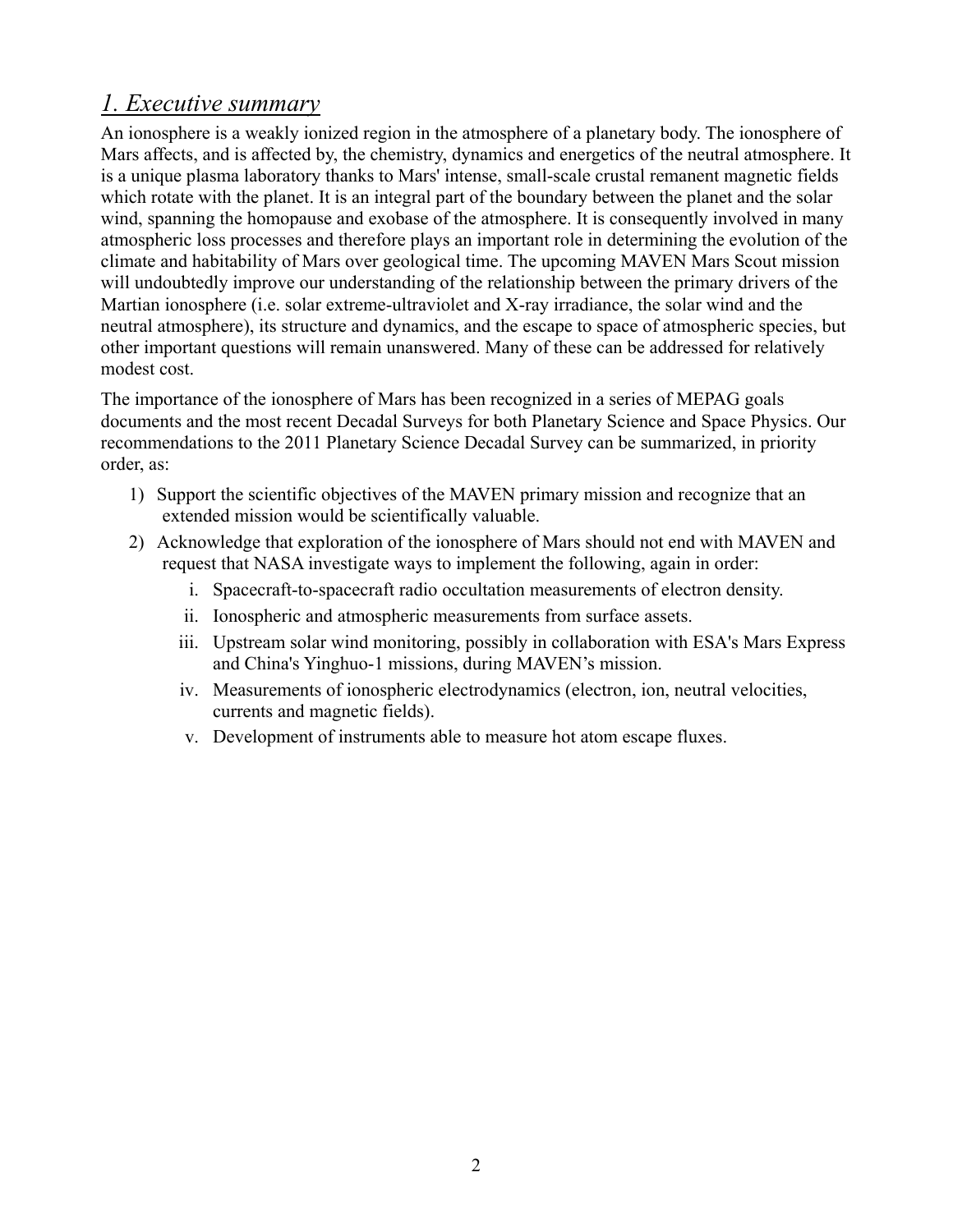## *2. Current state of knowledge: the ionosphere of Mars*

The Martian ionosphere is predominantly  $O_2^+$ [1, 2]. Models suggest that  $O<sup>+</sup>$  may be the most abundant ion at high altitudes under certain conditions and that N-bearing species, such as NO<sup>+</sup>, and metal species derived from meteoroids, such as  $Mg^+$  and Fe<sup>+</sup>, may become significant below 100 km [3].

**The ionosphere can be divided into regions** (Fig. 1). A boundary called the magnetic pileup boundary (MPB), which separates solar wind plasma  $(H^+, He^+)$  from ions of Martian origin  $(O<sup>+</sup>, O<sub>2</sub><sup>+</sup>)$ , occurs near 850 km on the dayside [3, 4]. Another boundary, the photoelectron boundary (PEB), occurs near 400 km. Ions of Martian origin lack distinctive peaks in their energy spectrum above the PEB. The **topside ionosphere** lies above 200 km, where transport processes are significant and the abundances of O and  $O^+$  are relatively large [5, 6]. Below it lies the **M2 layer**, within which the maximum



#### *Figure 1: Schematic illustration of the ionosphere of Mars.*

plasma densities over the entire ionosphere are found. Solar extreme-ultraviolet (EUV) photons between 10 nm and 90 nm are responsible for most of the dayside ionization events in the M2 layer and topside. The **M1 layer** lies about two scale heights, or 20 km, below the peak of the M2 layer. Since the flux of EUV photons is greatly attenuated here, X-rays shortward of 10 nm are the ultimate source of plasma in this layer [7, 8]. Yet only 10-20% of ions in the M1 layer are produced directly by photoionization; most are produced by impact ionization due to photoelectrons and secondary electrons. Another plasma layer, the **meteoric ion layer**, is occasionally present near 80 km and is thought to contain atomic metal ions derived from ablating meteoroids [9].

Plasma velocities, their associated ionospheric currents and the magnetic fields they induce have not yet been measured directly, although an interpretation of Viking Lander data suggests that **plasma flows upwards in the topside** [10, 11]. As the planet rotates, its powerful crustal remanent magnetic fields produce a time-varying interaction with the solar wind that is unique to Mars [12]. This interaction greatly affects the magnetic topology and ionospheric electrodynamics at regional and smaller lengthscales (<1000 km) in ways that are not well-understood at present [13, 14]. **Martian electrodynamics** is likely to be richly complex because it is governed by winds and the magnetic field, which both vary across a huge range of spatial and temporal scales.

The chemistry, dynamics and energetics of the ionosphere of Mars vary with position and time due to wide variations in solar forcing, atmospheric dynamics and composition, and the magnetic field. Understanding how competing physical processes produce the observed state of the ionosphere is a major unifying theme that underpins the science of the Martian ionosphere. Many atmospheric loss processes, including sputtering by pickup ions, photochemical escape, and ion outflow, involve the ionosphere [15]. Thus **knowledge of the ionosphere of Mars is critical for evaluating the importance of atmospheric escape for the evolution of the planet's climate**. **Put simply, without understanding the Martian ionosphere, we will not understand Mars climate evolution.**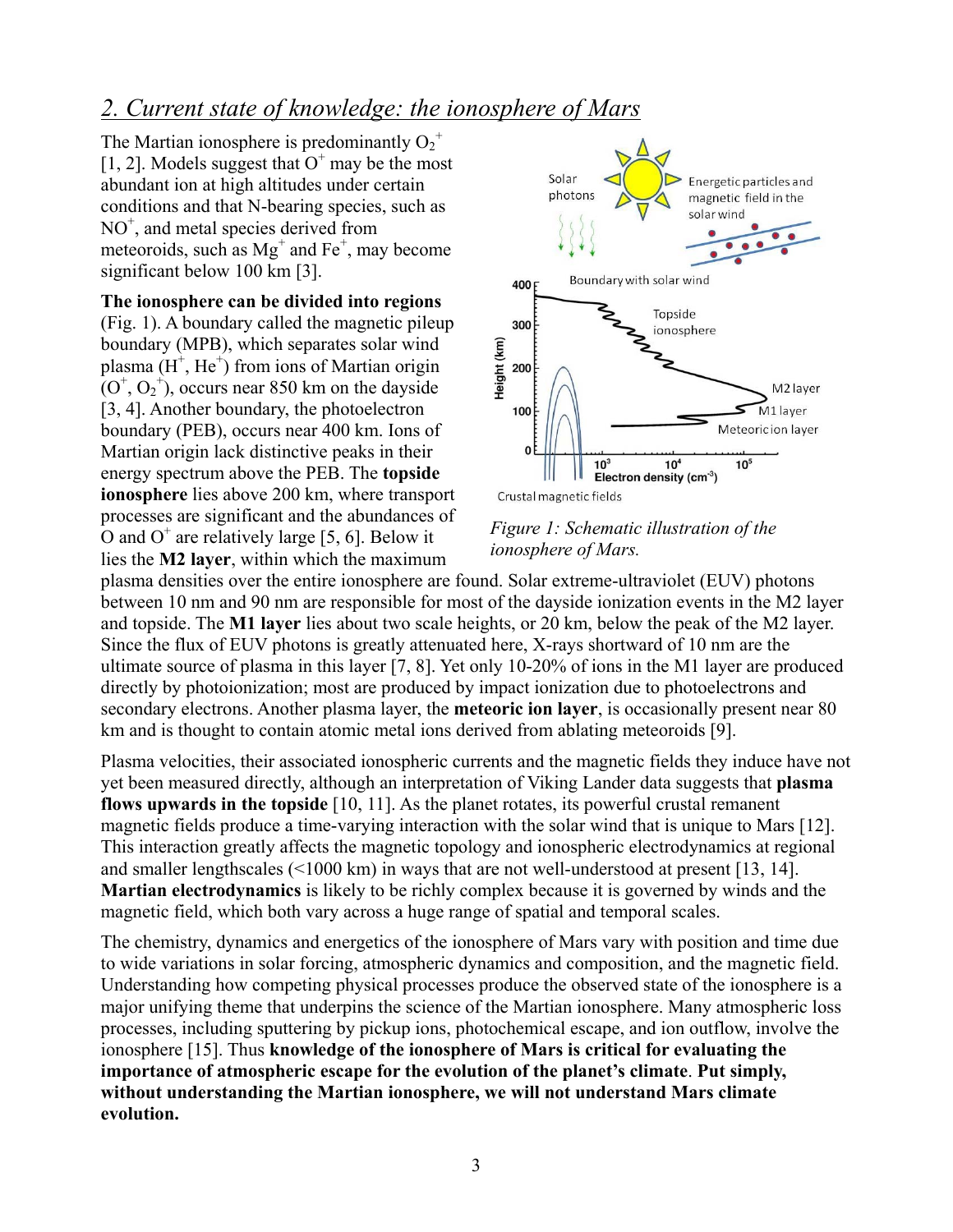## *3. Expected contributions from the MAVEN mission*

The MAVEN Scout mission, scheduled for launch in October 2013, is currently under development [16]. It is expected to address **many, but not all, of the currently outstanding questions** concerning the ionosphere of Mars.

In particular, MAVEN will:

•Make simultaneous **in situ measurements** of the neutral composition, plasma composition, plasma velocities and electron temperature down to about 150 km (and, occasionally, down to the homopause at 125 km) in order to comprehensively map the chemistry, dynamics and energetics of the ionosphere.

•Characterize the structure of the **nightside ionosphere** in order to determine the importance of trans-terminator transport of plasma and ionization by superthermal particles.

•Observe the ionosphere in a **range of different magnetic environments** in order to determine how magnetic fields affect ionospheric properties and processes, particularly dynamics and energetics.

•Observe the **topside ionosphere and its upper boundaries** in order to determine how energy and momentum are transferred between the solar wind and ionosphere.

### *4. Questions that will remain after MAVEN's nominal mission*

There are some important topics that will not have been adequately addressed at the completion of MAVEN's nominal mission. These include:

**(Q1) Solar cycle variations**. The states of the ionosphere and upper atmosphere of Mars vary greatly over the 11-year solar cycle, which is significantly longer than the 1 Earth year duration of MAVEN's nominal mission. Theories that can explain such variations are significantly more robust than those that have only been verified over a small range of solar conditions.

**(Q2) The ionosphere below 125 km**. 93% of MAVEN's periapses will occur at 150 km, which is above the ionospheric peak for solar zenith angles less than  $80^{\circ}$ . The remaining 7% will occur at 125 km, which is around the ionospheric peak for dayside solar zenith angles, but above the M1 layer and meteoric ion layer. The chemistry, dynamics and energetics of the lower ionosphere will remain poorly observed after MAVEN.

**(Q3) Relationships between solar forcings and ionospheric properties.** Due to its precessing periapsis, ~30% of MAVEN's orbits will not sample the solar wind at all. During those orbits that do, MAVEN will typically spend ~30% of each orbit in the solar wind. These intermittent solar wind measurements will not be simultaneous with its in situ ionospheric observations. Furthermore, although MAVEN will measure the solar EUV flux in three discrete wavelength ranges (0.1-0.7 nm, 17-22 nm and the Lyman-alpha line at 121.6 nm) and indirectly measure the integrated solar EUV flux via proxies provided by three other instruments, it will not directly measure the entire solar EUV spectrum below 100 nm which is responsible for most plasma production at Mars. Simultaneous solar and ionospheric data are needed to address how solar forcings determine ionospheric properties.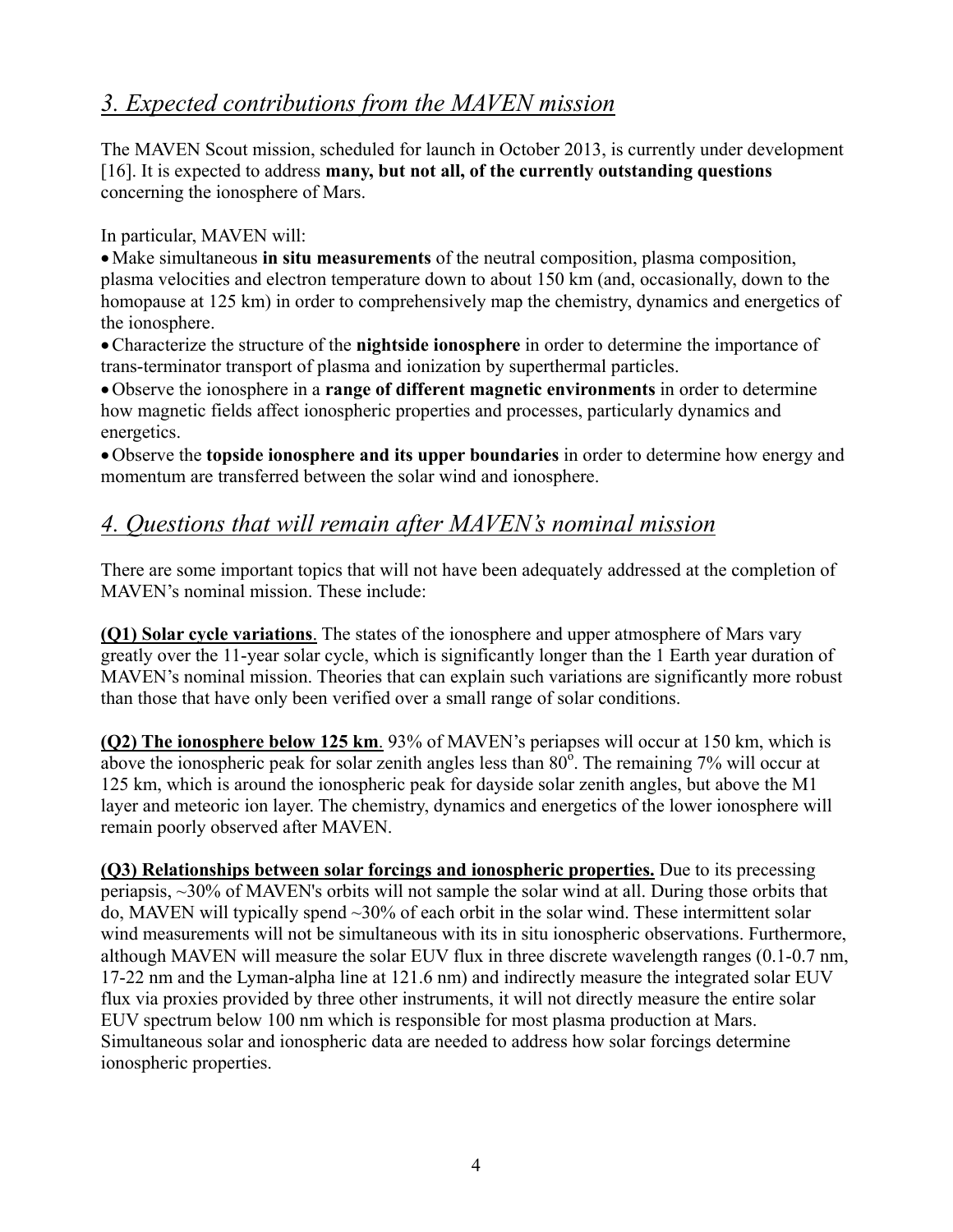**(Q4) Temporal variations**. MAVEN's periapsis passes will occur at intervals of 4.5 hours. These observations will not be able to characterize how the ionosphere varies on shorter timescales. Many of the factors that control the ionosphere, including solar irradiance, neutral dynamics and magnetic topology, vary relatively rapidly.

**(Q5) Global ionospheric coverage accumulated over short timescales**. Accumulation of global ionospheric coverage from MAVEN's periapsis measurements at 4.5 hour intervals will take at least three months, which exceeds most relevant timescales. A synoptic view of the global-scale ionosphere requires the acquisition of distributed measurements at a faster rate.

**(Q6) Hot atom escape fluxes.** Theoretical models suggest that hot neutral atoms, such as hot N and O, which are produced by the dissociative recombination of molecular ions, such as  $N_2^+$  and  $O_2^+$ , and serve as tracers of ionospheric processes, are the major component of atmospheric escape from Mars [15, 17]. The Mars Express (MEX) energetic neutral atom (ENA) imager detected only the low-flux, high-energy tail of this population and MAVEN's only measurements of hot atoms will be vertical abundance profiles derived from UV spectra. The UV spectrometers on Venus Express and Mars Express have shown that measuring such profiles accurately is challenging - yet the derived escape fluxes are highly sensitive to the measured vertical abundance profiles.

**(Q7) Coupling between the neutral atmosphere and ionosphere**. Strong interactions are expected between the Martian neutral atmosphere and ionosphere. For instance, atmospheric tides shift the M1 and M2 layers vertically and the ionosphere influences neutral winds via ion-drag [18]. Relationships between neutral and ionospheric chemistry will be investigated by the MAVEN payload, but dynamical coupling will not. A wide variety of electrodynamical processes are likely to occur with a range of length and time scales in the unique Martian magnetic environment.

#### *5. Looking beyond MAVEN's nominal mission*

The science of the Martian ionosphere can be advanced at relatively low cost and risk by a **range of small instrument packages** that could be flown as parts of upcoming missions without requiring dedicated spacecraft. Acquisition of these measurements need not wait until after the completion of the MAVEN mission.

(M1) High cadence measurements from the Martian surface of **magnetic fields** induced by ionospheric currents (Q2, Q4).

(M2) High cadence vertical profiles of **electron density below the main peak** (Q2, Q4).

(M3) High cadence measurements of **total electron content** at one geographic location (Q4).

(M4) **All-sky airglow images** from the Martian surface, preferably viewing a magnetic cusp, at specific wavelengths, such as 557.7 nm and 630.0 nm emissions from excited O (O4).

(M5) **Upstream measurements** of solar wind conditions (electrons and ions from  $\sim$ 20 eV to  $\sim$ 10 MeV; the interplanetary magnetic field) and the solar irradiance spectrum made simultaneously with ionospheric measurements. MEX and the Chinese Yinghuo-1 payload may be able to provide partial upstream measurements for MAVEN (Q3), even though MEX does not have a magnetometer.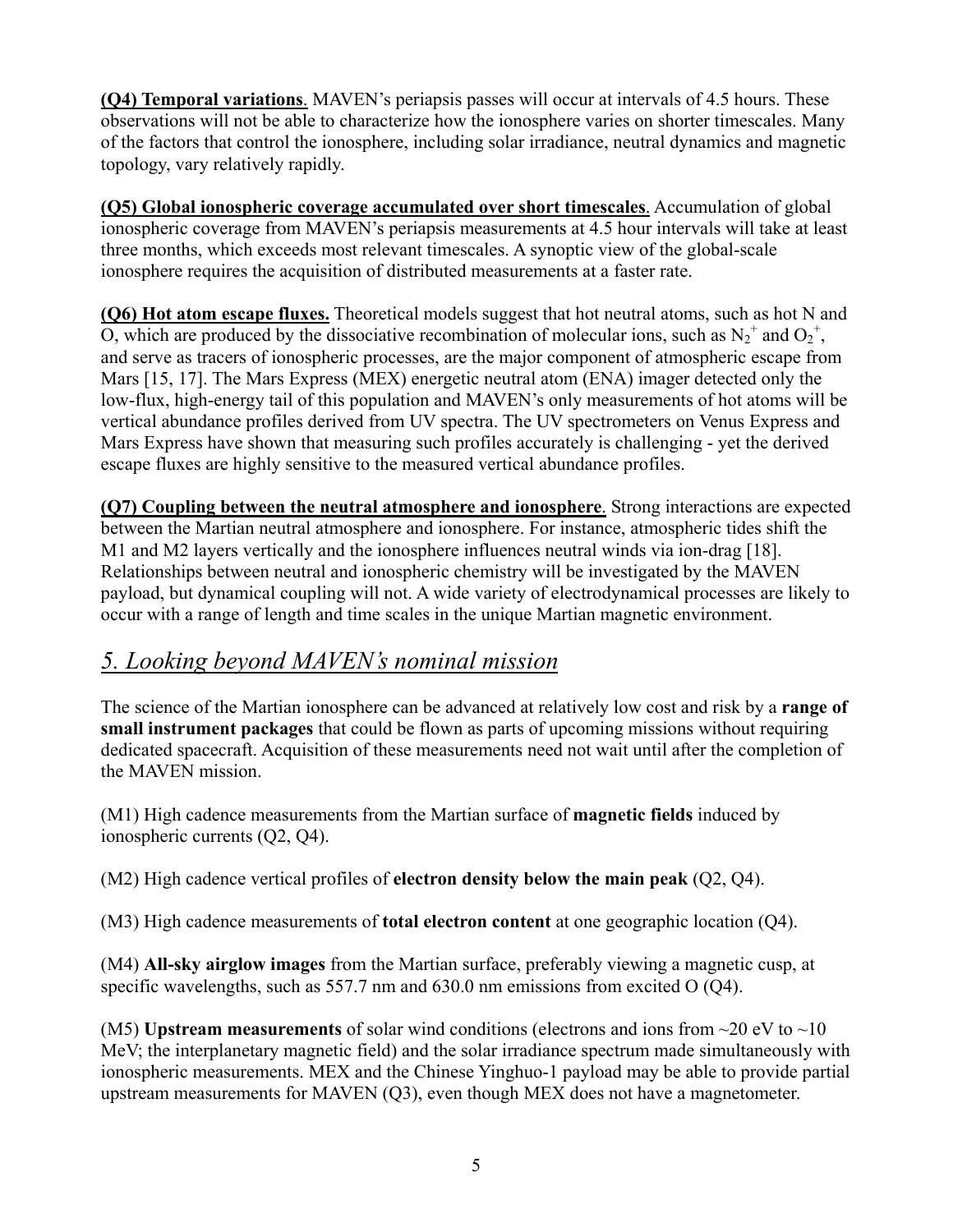(M6) Widely distributed and frequent **orbiter-to-orbiter radio occultation measurements** of vertical profiles of electron density (Q5).

(M7) In situ data on **neutral winds, ion velocities**, plasma density and magnetic field (Q7).

Q1 on solar cycle variations can be addressed by a **long-duration extension** of MAVEN. No instrument currently exists that can measure hot atom escape fluxes and address Q6 directly. The definition and development of such an instrument should be a priority for the PIDDP and MIDP programs. If the hardware required for orbiter-to-orbiter radio occultations (M6) is flown on a lander and an orbiter instead, then line-of-sight total electron content can be measured.

| <b>Instrument</b><br>package                            | <b>Individual</b><br>components                                  | <b>Measurements</b>                                                                                   | Scientific<br>questions | <b>Mass</b><br>(kg) | Power<br>(W)     | <b>TRL</b>      | Cost<br>(SM)     |
|---------------------------------------------------------|------------------------------------------------------------------|-------------------------------------------------------------------------------------------------------|-------------------------|---------------------|------------------|-----------------|------------------|
|                                                         |                                                                  |                                                                                                       | addressed               |                     |                  |                 |                  |
| <b>Surface</b><br>package for<br>ionospheric<br>studies | Magnetometer                                                     | Magnetic fields induced<br>by ionospheric currents                                                    | Q2, Q4, Q7              | $\overline{0.7}$    | 3.0              | $\overline{9}$  | $\overline{0.8}$ |
|                                                         | Ionosonde                                                        | Bottomside electron<br>density profiles                                                               | Q2, Q4                  | $\overline{6.2}$    | $8.5$ (av.)      | $\overline{6*}$ | 10.5             |
|                                                         | * - Most subsystems at TRL6, antenna at lower TRL                |                                                                                                       |                         |                     |                  |                 |                  |
|                                                         | Riometer                                                         | Relative total electron<br>content                                                                    | Q <sub>4</sub>          | $\overline{0.2}$    | $\overline{0.1}$ | $\overline{4}$  | $\overline{?}$   |
|                                                         | All-Sky<br>Camera                                                | <b>Optical emissions from</b><br>products of neutralization                                           | $\overline{Q4}$         | $\overline{6.0}$    | $\overline{6.0}$ | $\overline{7}$  | $\overline{5.0}$ |
| <b>Upstream</b><br>solar monitor                        | Magnetometer                                                     | Direction and strength of<br>interplanetary magnetic<br>field                                         | $\overline{Q3}$         | 0.7                 | $\overline{3.0}$ | $\overline{9}$  | $\overline{0.8}$ |
|                                                         | Solar Wind Ion<br>Analyzer                                       | <b>Energy and angular</b><br>distribution of solar wind<br>ions (20 eV-20 keV)                        | $\overline{Q}$          | $\overline{1.8}$    | $\overline{1.0}$ | $\overline{8}$  | 1.3              |
|                                                         | <b>Solar Wind</b><br>Electron<br>Analyzer                        | <b>Energy and angular</b><br>distribution of solar wind<br>electrons (20 eV-20 keV)                   | $\overline{Q3}$         | $\overline{1.6}$    | $\overline{1.0}$ | $\overline{9}$  | $\overline{0.8}$ |
|                                                         | <b>Solar Energetic</b><br>Particles<br>Instrument                | Spectrum of energetic<br>electrons (20 keV-1 MeV)<br>and ions (20keV-10 MeV)                          | Q <sub>3</sub>          | $\overline{1.2}$    | $\overline{1.8}$ | $\overline{9}$  | $\overline{1.5}$ |
|                                                         | Solar EUV<br>Spectrograph                                        | Solar spectrum $(0.1 - 100)$<br>nm) with resolution<br>comparable to GOES-R<br><b>EUVS</b> instrument | Q <sub>3</sub>          | 10.0                | 10.0             | $\overline{7}$  | 15.0             |
|                                                         | Digital<br>Processing<br>Unit                                    | N/A                                                                                                   | N/A                     | $\overline{3.0}$    | $\overline{2.0}$ | $\overline{9}$  | $\overline{1.5}$ |
|                                                         | Total                                                            | N/A                                                                                                   | N/A                     | 18.3                | 18.8             | >7              | 20.9             |
| Spacecraft-to-<br>spacecraft<br>radio<br>occultations   | Ultrastable<br>Oscillator - on<br>each spacecraft                | Vertical profiles of<br>electron density (if<br>orbiter-to-orbiter; total                             | Q <sub>5</sub>          | $2 \times 1.0$      | $2 \times 3.0$   | 9               | $2 \times 1.5$   |
|                                                         | Receiver - on<br>one spacecraft                                  | electron content if lander-<br>to-orbiter)                                                            |                         | $\overline{1.0}$    | N/A              | $\overline{9}$  | $\overline{0.3}$ |
| Coupled ion-<br>neutral<br>dynamics<br>investigation    | <b>Ion Velocity</b><br>Meter and<br><b>Neutral Wind</b><br>Meter | Plasma density, neutral<br>wind, ion velocity                                                         | $\overline{Q4, Q7}$     | $\overline{8.0}$    | 15.5             | $\overline{9}$  | 7.7              |
|                                                         | Magnetometer                                                     | Direction and strength of<br>magnetic field                                                           | Q4, Q7                  | 0.7                 | $\overline{3.0}$ | $\overline{9}$  | 0.8              |

*Table 1: Instrument packages for ionospheric observations (estimated resources are approximate)*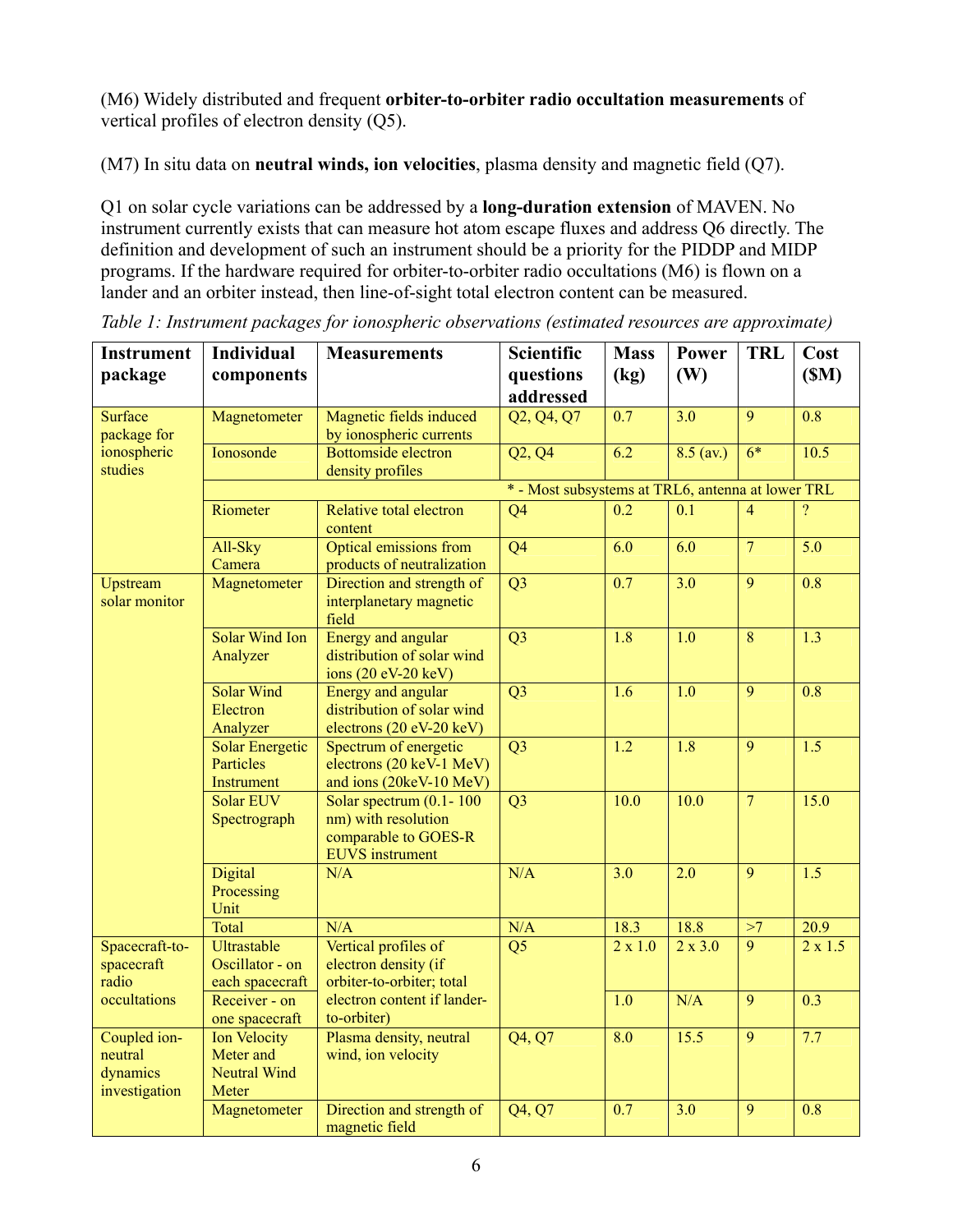**A substantially greater leap in knowledge** could be achieved by an aeronomy constellation mission that provides **long-duration simultaneous multi-point measurements** of conditions upstream, in the ionosphere, and downstream. This will require significant resources and should not be implemented until after the completion of MAVEN's nominal mission.

#### (M8) **Aeronomy constellation mission** (At least Q1, Q3, Q4, Q5, Q7).

(1) Upstream measurements at high cadence of (a) velocity, composition and density of the solar wind; (b) fluxes and energy spectra of solar energetic particles; (c) magnitude and direction of interplanetary magnetic field; and (d) solar irradiance.

(2) Downstream measurements of the loss rates of atmospheric species as functions of energy (ranging from escape energies of  $\sim$ eV to tens to keV), composition (H, O, CO, N<sub>2</sub>, CO<sub>2</sub>) and angular distribution for ions and neutrals. These measurements should range across all latitudes and local times, but focus on downstream regions.

(3) Measurements at high cadence of ionospheric conditions, including vertical profiles of electron density and velocity, ion density, velocity and composition, neutral density, winds and composition, and in situ electric and magnetic field measurements.

Finally, **theoretical models are vital tools** for the interpretation of observations. For the Earth, state-of-the-art ionospheric simulations include data assimilation, three-dimensional models, and coupling between the ionosphere, neutral atmosphere and solar wind. The scientific return on new ionospheric measurements will be maximized if Martian models approach the sophistication of their terrestrial counterparts [18, 19]. A reference ionosphere would also serve as a valuable common benchmark for analyses.

#### *6. Conclusions & recommendations*

The ionosphere of Mars forms an important part of the Mars system. It plays a key role in the volatile escape processes that have dehydrated Mars over solar system history. It is closely coupled to the atmosphere of Mars, especially the thermosphere, and to the regions where the solar wind mixes with plasma of planetary origin. Comparative study of planetary ionospheres and upper atmospheres has been, and will continue to be, a fruitful area of planetary science [20, 21, 22, 23, 24]. The unusual magnetic field at Mars makes the ionosphere of Mars particularly valuable for comparative studies.

The success of the Mars Exploration Program is due to its cohesion as a program. Later missions are defined and implemented in response to earlier discoveries. For example, Opportunity landed on a hematite-rich region discovered by MGS and Phoenix performed in situ analysis of buried ice discovered by Odyssey. The MAVEN Scout mission, scheduled for launch in 2013, is expected to address many, but not all, of the currently outstanding questions concerning the ionosphere of Mars. Accordingly, planning for missions that can build upon the discoveries of MAVEN should not be neglected.

In priority order, we recommend that the Decadal Survey committee:

- 1) **Reiterate support for the scientific objectives that will be addressed by MAVEN**. We find that successful implementation of the MAVEN mission is the most valuable step that NASA can take in the near-term related to the science of the ionosphere of Mars.
- 2) Affirm that **extension of the MAVEN mission** beyond one Earth year, at least for the declining phase of the solar cycle, will be scientifically valuable. A full solar cycle would be even better.